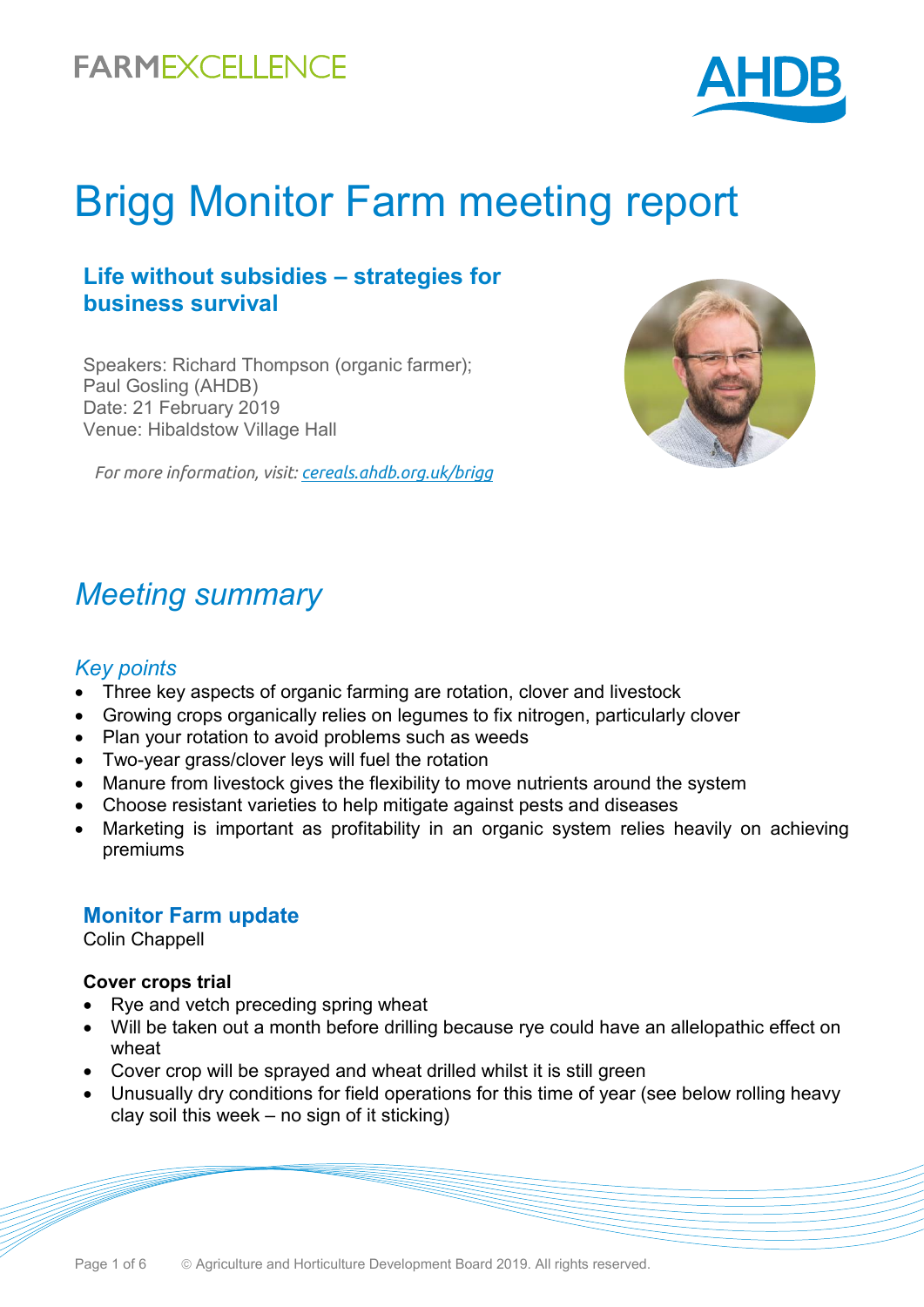





*Cover crop trial Rolling heavy clay soil – Feb 2019*

### **What can we learn from organic farming?**

#### **Organic farming in East Yorkshire**

Richard Thompson, York Grounds Farm

#### *Organic farming is not:*

- different it is all part of agriculture (not black and white)
- stuck in the past

#### *Organic farming is:*

- Farming using natural methods
- Using soil to feed crops
- Using rotations and varieties to reduce pests and diseases

#### **Rotation**

- One of the key things in organic farming
- Relies on clover to a large extent, and legumes in general, to supply N and for recycling P and K
- Spring barley is undersown with a grass and clover ley
- You do get some weeds there is no spray bill and you get a premium price
- The barley is cleaned up and weed seed is burnt

#### **Using grass and clover leys**

- Clover is key to the farming system
- A two-year grass and clover ley fuels the rotation
- A red clover ley can fix 400 kg N
- So you can have enough to fuel another two or three years of cropping
- Clover fixes N and releases it when defoliated, making it available to the main crop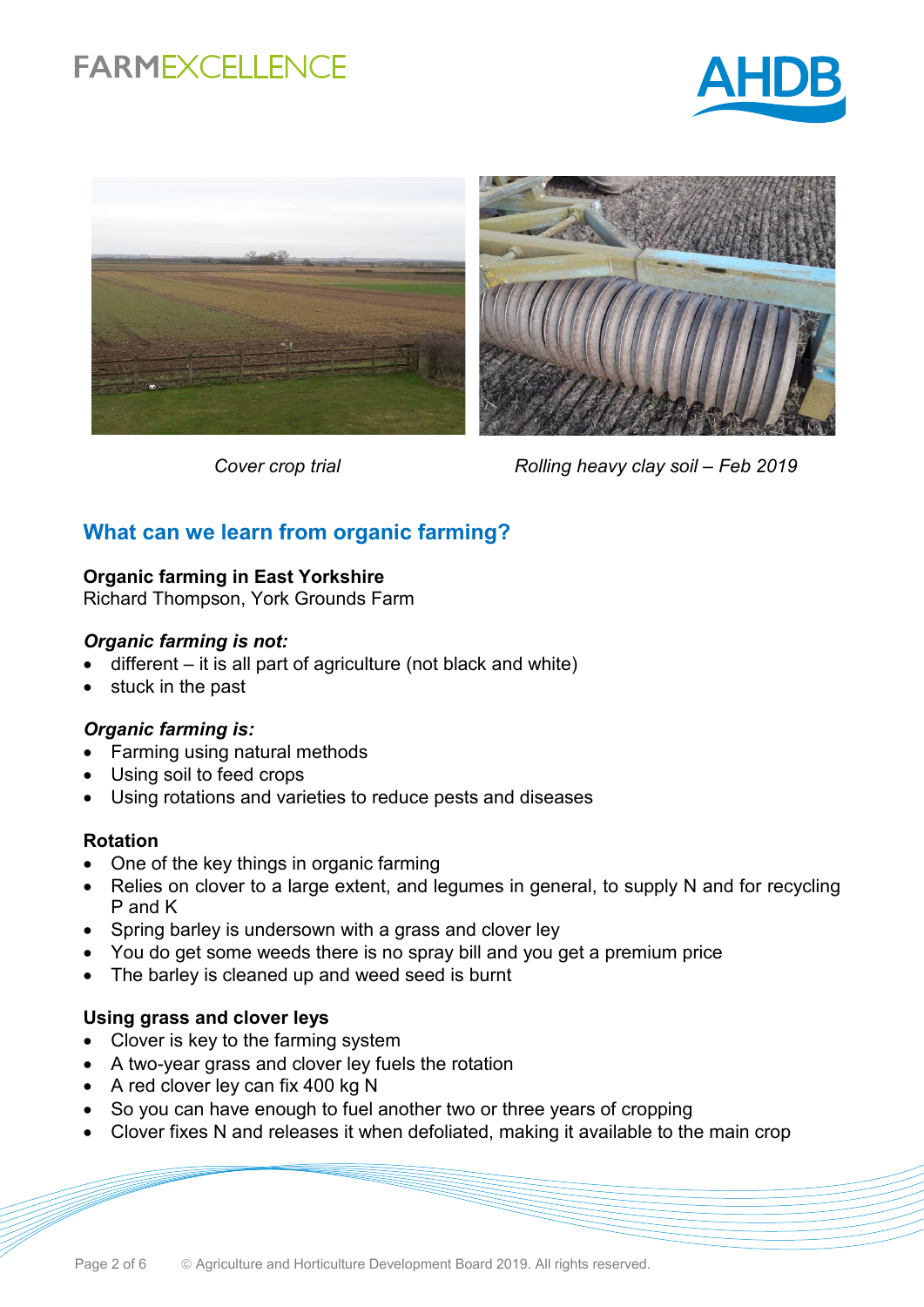

- N release is also dependent on soil temperature
- The grass is sown within a week of drilling the barley in Spring (before the barley is up) with the coulters just above the surface
- Seed costs £120/Ha  $-70\%$  of the mix has to be organic
- Red clover is shorter in persistence and more competitive for cutting
- Sheep are not grazed on red clover due to grazing problems at tupping but white clovers are used for grazing (mix of perennial and Italian ryegrass with clover)
- The two year clover ley provides two years' production for cattle feed (silage)
- Cattle muck is spread on potato land
- Residual N fuels another wheat crop
- Establishment can sometimes be a problem, especially in a thin crop of barley with a late wet harvest
- Barley seed rate is about 70% of conventional





*Grass/clover ley Manure management*

#### **Livestock**

- Organic store cattle are bought in and fattened
- Over wintered on silage
- B&B organic pigs on second year of grass ley before it is ploughed up
- Pigs come in at 40 kg and go straight outside
- These are followed by spring barley or a mustard cover
- Then into winter wheat
- Yields are towards 3 t/ac. which is getting close to conventional with no spray costs
- The livestock enterprise helps to feed the rotation
- The soils are not extremely short of most trace elements because of the livestock manure

#### *Q. Is it possible to farm organically without livestock?*

*A*. There are stockless systems but it depends on the soil which needs to be nutrient and water retentive. A mixed system is better. For your source of N you need legumes, e.g. a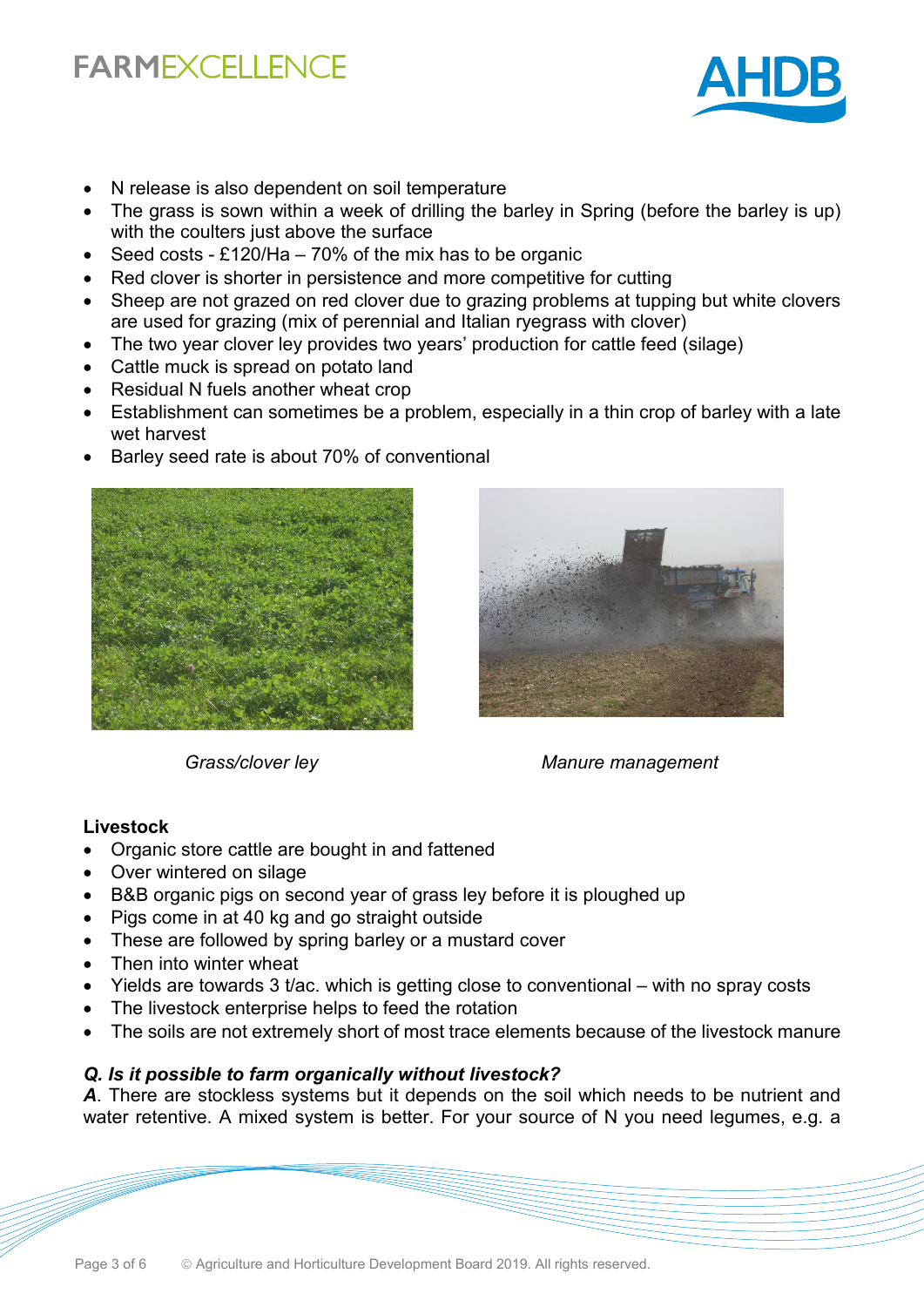

clover ley. The manure from livestock gives the flexibility to move nutrients around the system. Here you can only get a stale seedbed by cultivations (not by spraying).

#### **Marketing**

- Very important part of the organic system relies on getting a premium for crops
- The Recommended List is used and resistant varieties are chosen
- Have tried blends but it depends on the market
- A blend could help in selecting varieties that suit your farm
- Odd markets exist, e.g. poppy seed for birds
- Feed price for Spring barley £280/£290 (some malting with a premium)

#### **Weed challenges**

- The organic philosophy is to plan the rotation to avoid a problem
- Poppies and charlock are the main weeds
- Not black-grass four crops in six years won't get black-grass
- Winter wheat is drilled late (late October)
- Early drilling would open up to more weed seeds germinating
- Ploughing is used to control volunteers this isn't the best but you need a stale seedbed
- Later in the rotation pigs deal with them

#### **Cover crops**

- Mustard is sown where there is a gap between harvest and a spring sown crop
- This is down to timing and cost
- You have to be careful with nematodes on clover
- Mustard is cheap and simple
- Then it is flailed off and ploughed in

#### **Using an organic approach**

- Steps involved in going organic should help to get rid of black-grass
- The first step in conversion is to convert the farmer
- Develop an integrated system by planning a rotation to avoid the risk of weeds
- This is similar to some conventional systems but lacks the fire brigade of chemicals
- Start by putting in a grass ley this will help with any black-grass
- Add compost which will increase the organic matter and liven the soil up

#### **Destroying a grass ley**

- A clean job with the plough is the best option, but not deep ploughing (plough at 6" or preferably 4") followed by one pass with the cultivator
- You are relying on the organic matter and if this is buried too deep the oxygen doesn't get to it. Keep it near the surface (top 3 or 4") so that the microbes can break it down

#### **Potatoes in the rotation**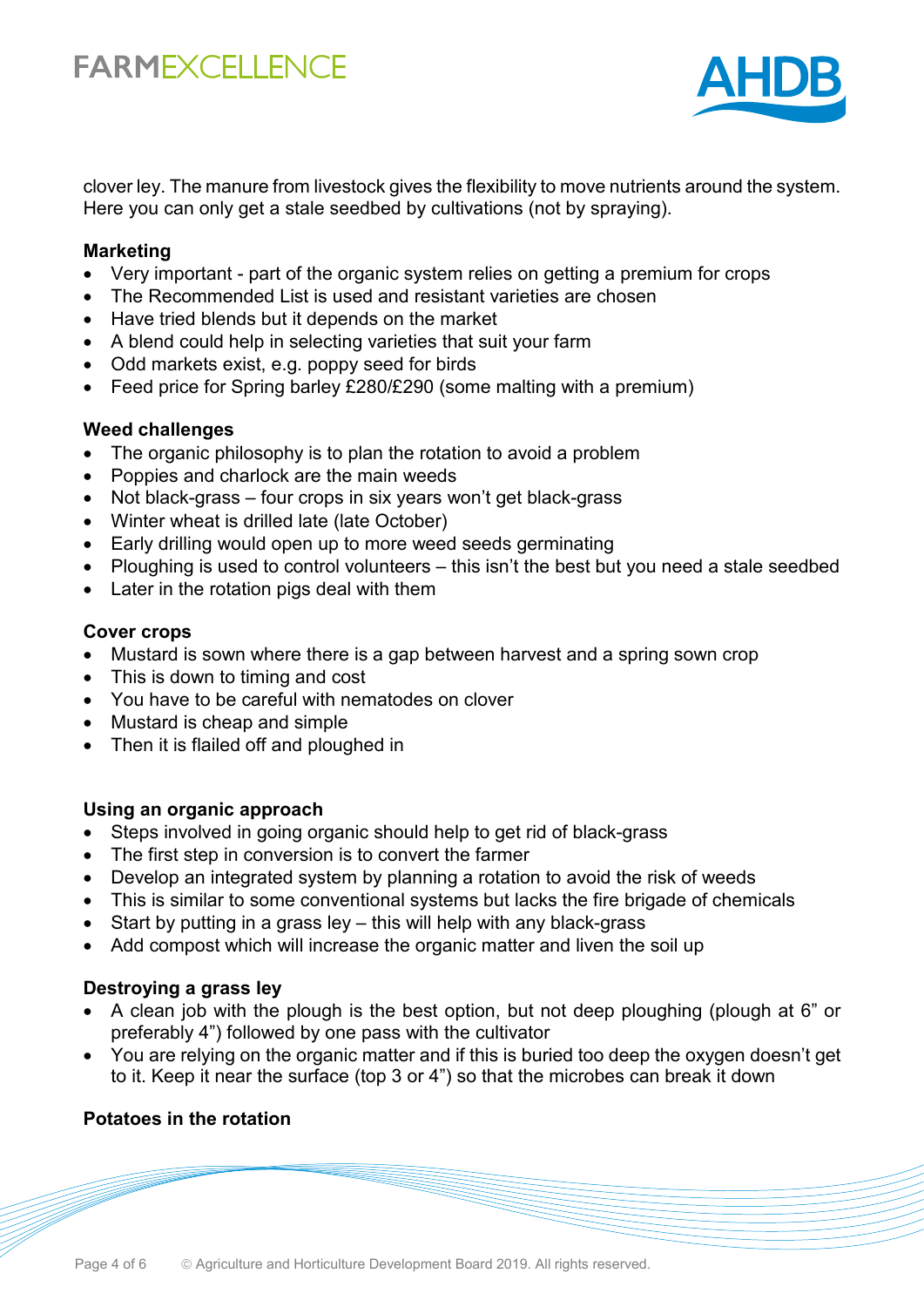

- Land is shallow ploughed then cultivated with a deep tine
- "Growing spuds is a gamble, organic are a bigger gamble."
- They can do 15 t/ac.
- Sold for pre-pack in supermarkets
- This crop is where disease resistance comes in most blight resistance is key to what can be done so it is important to be looking at new varieties all the time
- Challenges are blight and slugs
- Ferric phosphate can be used for slugs

#### **Manure management**

- Muck is spread by contractors
- This is the main way of balancing up nutrients around the farm
- The biggest application is before potatoes in the first week in March

### How can we make use of new technology?

Paul Gosling

#### **Some of the challenges**

- Loss of old chemistry
- Increasing resistance to existing chemicals

#### **Revisiting old chemistry**

- There have been some effects of mixing old chemistry with sulphur, copper etc.
- At Teagasc they have been looking at the effects of adding sulphur and/or boron with an azole and SDHI
- The results were variable and affected by the site; also 2018 was not a typical year (too dry)
- Overall this approach is not reliable compared with previous chemicals

#### **Biopesticides**

- Currently the same regulation as pesticides
- This presents a barrier to getting them to the market
- This category has shown a huge increase in the last decade
- 20 out of 35 products awaiting registration (in February) were biopesticides
- They are more likely to be used in protected cropping environments
- YAS-EIP Project: Can fungicides be replaced by biopesticide equivalents?
	- o Project in North of England with one year's data so far (in a dry year)
	- o Comparing integrated pest management (IPM), conventional and biological

#### **Biostimulants**

- No regulation at all
- The AHDB review revealed that only a few really worked